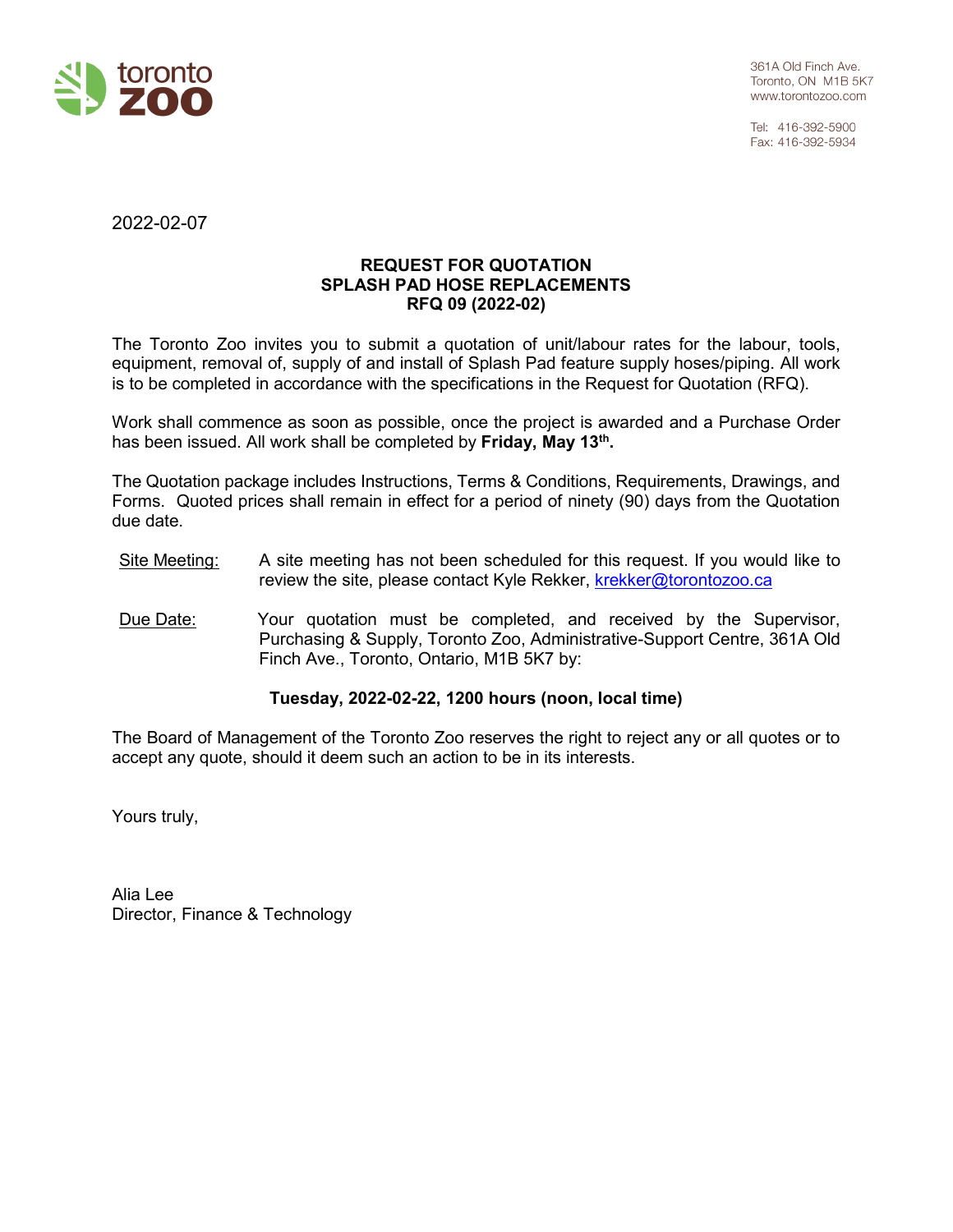# **Table of Contents**

| <b>SECTION</b>      | <b>DESCRIPTION</b>                                | PAGE (S) |
|---------------------|---------------------------------------------------|----------|
|                     |                                                   |          |
| <b>RFQ LETTER</b>   | <b>Invitation Letter</b>                          | 1        |
| <b>T.O.C.</b>       | <b>Table of Contents</b>                          | 2        |
| 1.0                 | Instructions                                      | 3        |
| 2.0                 | <b>Terms and Conditions</b>                       | 4        |
| 3.0                 | <b>Project Requirements</b>                       | 7        |
| 4.0                 | <b>Submission Forms</b>                           | 12       |
|                     | <b>Submission Label</b>                           | 14       |
|                     | Notice of No Bid                                  | 15       |
| <b>Appendix A</b>   | List of sub-contractors                           | 16       |
| <b>Appendix B</b>   | <b>COVID-19 Proof of Vaccination Requirements</b> | 17       |
| <b>Attachment A</b> | Hose Sizes & Quantities                           |          |
|                     |                                                   |          |
| <b>Drawings</b>     | Site Plan - Spray Pad                             |          |
|                     |                                                   |          |
|                     |                                                   |          |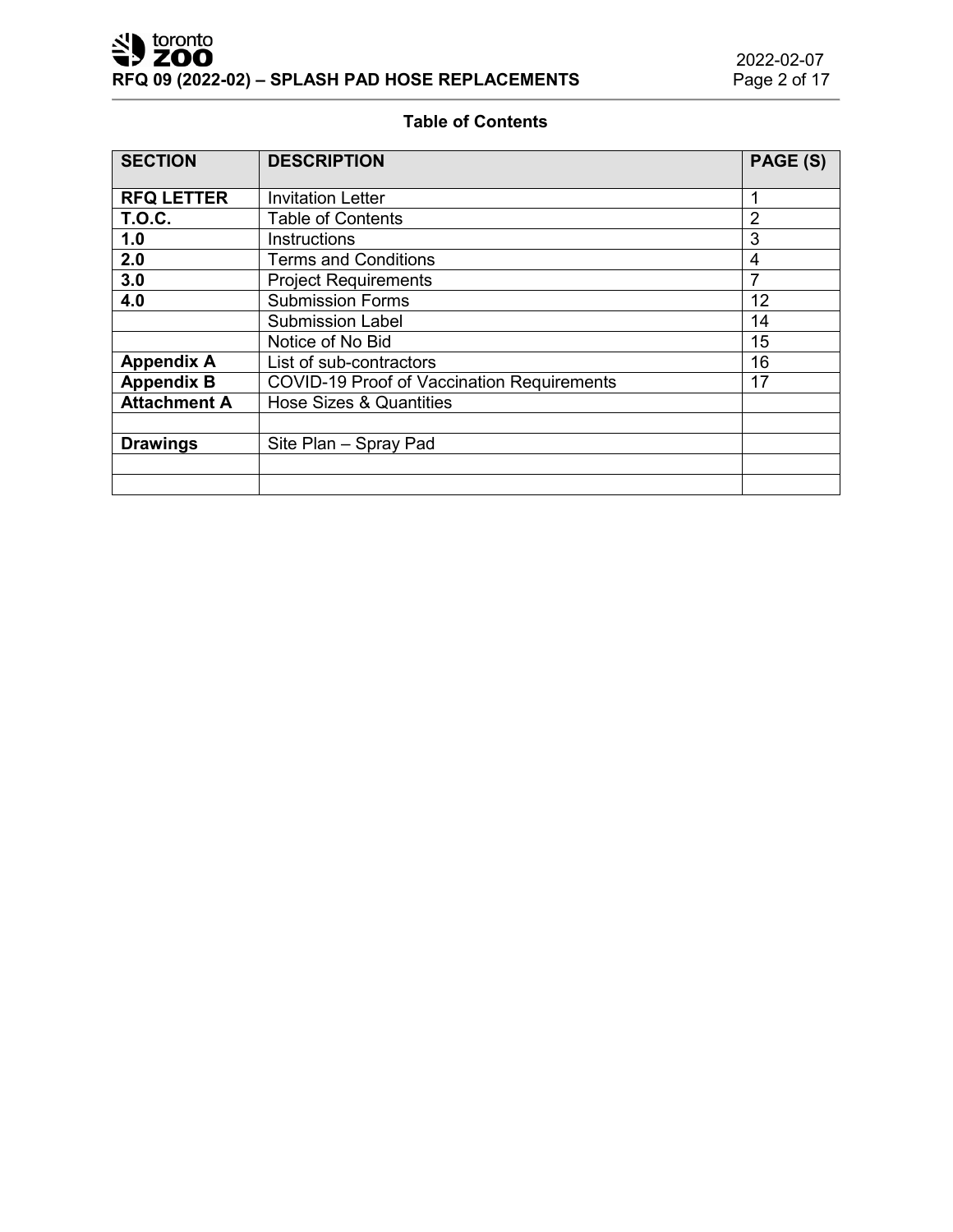# **1.0 INSTRUCTIONS**

- 1.1 Ensure that you have received all eighteen (18) pages of the RFQ package, Attachment 1 and the site plan drawing.
- 1.2 A site meeting can be available upon request.
- **1.1** Your quotation must be completed, and received by the Supervisor, Purchasing & Supply, by:

# **Tuesday, 2022-02-22, 1200 hours (noon, local time)**

Submission – Temporary process - In view of the current situation with COVID 19 and to limit personal interaction, on an temporary basis submissions for this Request for Proposal can be submitted electronically by email in a PDF file, prior to the submission deadline to the following email address

[bids@torontozoo.ca](mailto:bids@torontozoo.ca) 

and note the following:

a. Subject of the file to be: RFQ# - Title of RFQ – Vendor name.

b. Amendments to a Proposal may be submitted via the same methods, at any time prior to the Closing Time.

c. It is the Supplier's sole responsibility to ensure its Bid is received by the Submission Deadline in accordance with the requirements of this RFP. The receipt of Bids can be delayed due to a number of factors including "internet traffic", file transfer size and transmission speed. The Supplier should allow sufficient time to download, complete and upload, as applicable, the submission forms comprising its Bid and any attachments.

A Bid will only be considered to be submitted once it has been received by the Toronto Zoo. The time of such receipt is reflected by the time received stamped by the Toronto Zoo's email application

- 1.3 Quotations must not be submitted by facsimile.
- 1.4 Show itemized cost of HST if applicable.
- 1.5 Toronto Zoo reserves the right to award in whole or in part on the basis of the bids received, Lump Sum Price or Breakdown Price.
- 1.6 All Prices submitted shall be quoted in Canadian currency.
- 1.7 Use the attached submission label, when you submit your response in a sealed envelope or package and deliver to the Toronto Zoo.
- 1.8 Include product information, samples, and pictures, as necessary.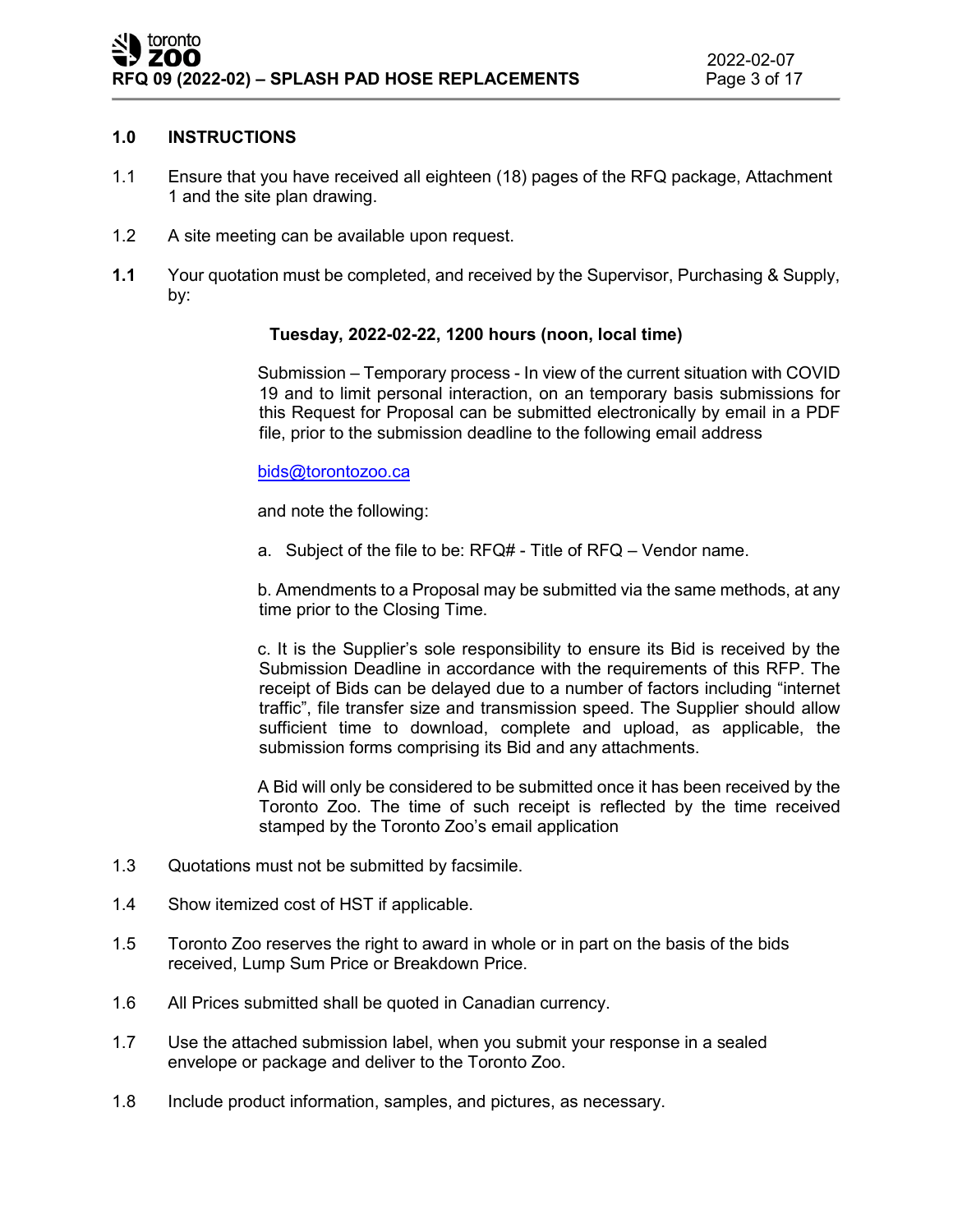- 1.9 Provide references of at least three (3) clients for whom your company has performed similar work. References must include photos of three (3) different installations, client company name, contact name, address and e-mail address.
- 1.10 It is the responsibility of the Bidder to understand all aspects of the RFQ and to obtain clarification if necessary before submitting their quotation.
- 1.11 For any questions concerning this RFQ, please contact:

Peter Vasilopoulos, Supervisor, Purchasing & Supply, Tel: 416-392-5916, Fax: 416-392-6711, E-mail: [pvasilopoulos@torontozoo.ca](mailto:pvasilopoulos@torontozoo.ca)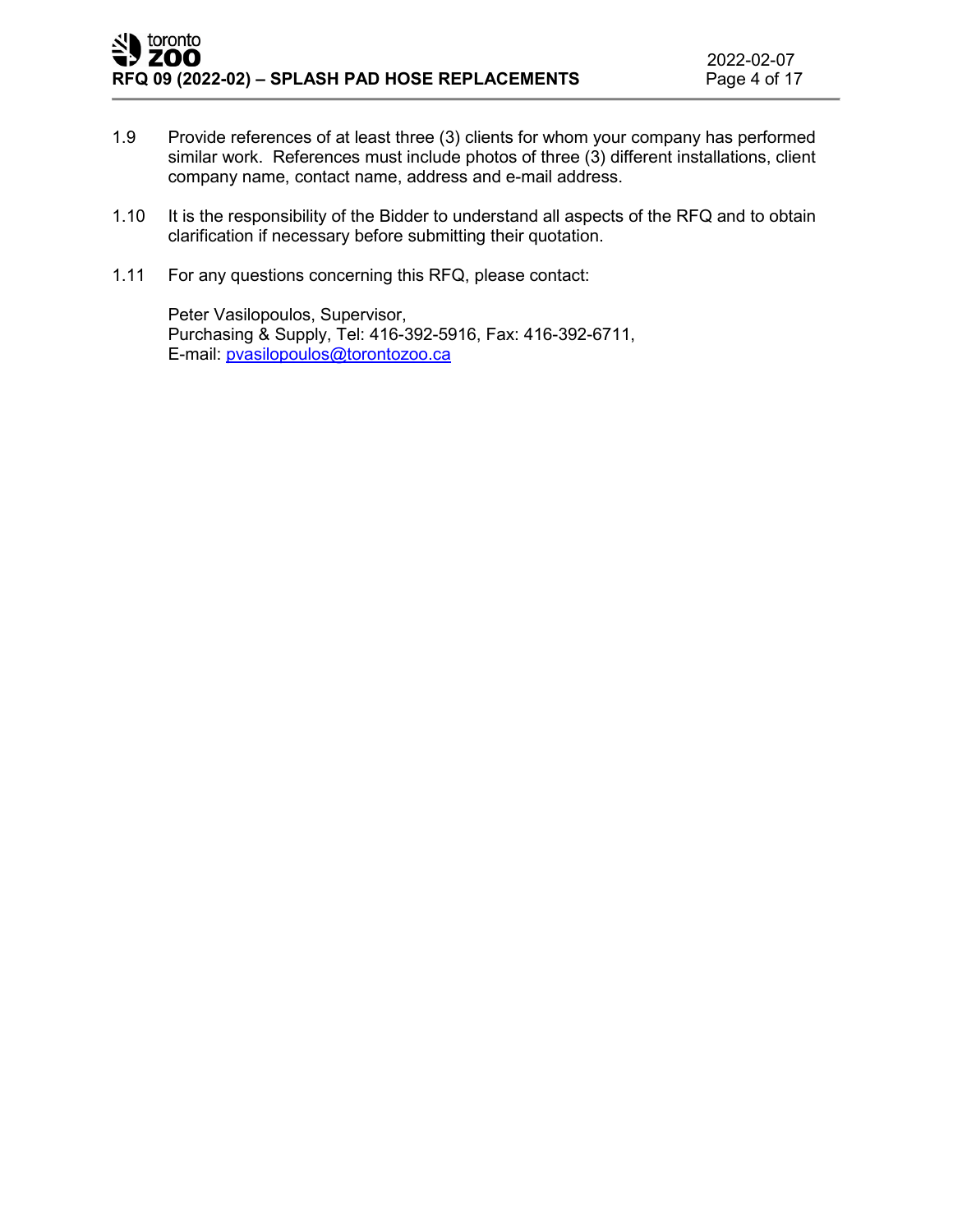#### **2.0** TERMS AND CONDITIONS

- 2.1 Definitions: Wherever used in the Request for Quotation the word "Board" means the Board of Management of the Toronto Zoo and the word "Vendor" or "Contractor" means the person or persons or Corporation to whom the purchase order is issued.
- 2.2 Vendor Assurance: Unless otherwise stated, the goods, material, articles, equipment, work or services, specified or called for in or under this Quotation, shall be delivered or completely performed, as the case may be, by the Vendor as soon as possible and in any event within the period set out herein as the guaranteed period of delivery or completion.
- 2.3 Country of Origin: Wherever possible, the goods, services, materials, articles or equipment, specified or called for in or under this Quotation, shall be of Canadian origin and manufacture.
- 2.4 Delivery: The prices stated in this Quotation cover the services, material, articles or equipment referred to herein, being delivered F.O.B. destination, freight, express, duty and all other charges prepaid, unless otherwise indicated herein. A detailed delivery ticket or piece tally, showing the exact quantity of goods, material, articles or equipment shall accompany each delivery. A receiver's receipt shall not bind the Board to accept the goods, material, articles or equipment covered thereby, or the particulars of the delivery ticket or piece tally therefore. The Vendor shall not be entitled to any interest upon any bill due to delay in its approval by the CEO of the Toronto Zoo or his designate.
- 2.5 Invoicing: Unless otherwise indicated herein, the prices stated are payable in Canadian Funds at the head office of the Board. Any Harmonized Sales Tax (HST) applicable shall be shown as a separate item. The Vendor's HST/Business registration number must be indicated on the invoice.

The Vendor shall clearly show any special charges such as packaging and freight, where applicable, as separate items on the invoice.

Payments to non-resident Vendors may be subject to withholding taxes under the Income Tax Act (Canada). Unless a non-resident Vendor provides the Board with a letter from Revenue Canada, Taxation waiving the withholding requirements, the Board will withhold the taxes it determines are required under the Income Tax Act (Canada).

- 2.6 Notice of Delivery: The Vendor shall notify the Purchasing Agent of the Board at the address given for the mailing of invoices, in writing as soon as possible of the details of the shipment of the goods, materials, articles or equipment.
- 2.7 Right to Cancel: The Board shall have the right to cancel at any time this Quotation or any contract or any part of any contract resulting from this Quotation in respect of the goods, material, articles, equipment, work or services set out in this Quotation or any such contract or part of such contract, not delivered or performed at the time of such cancellation, and the Board will not be responsible to make any payments in respect of any such goods, materials, articles, equipment, work or services and shall not incur any liability whatsoever in respect thereto.

In the event that the Vendor fails or neglects by any act or omission to comply with any of the conditions set out herein, this Quotation or any contract resulting from this Quotation may be unconditionally cancelled by the Board without notice to the Vendor.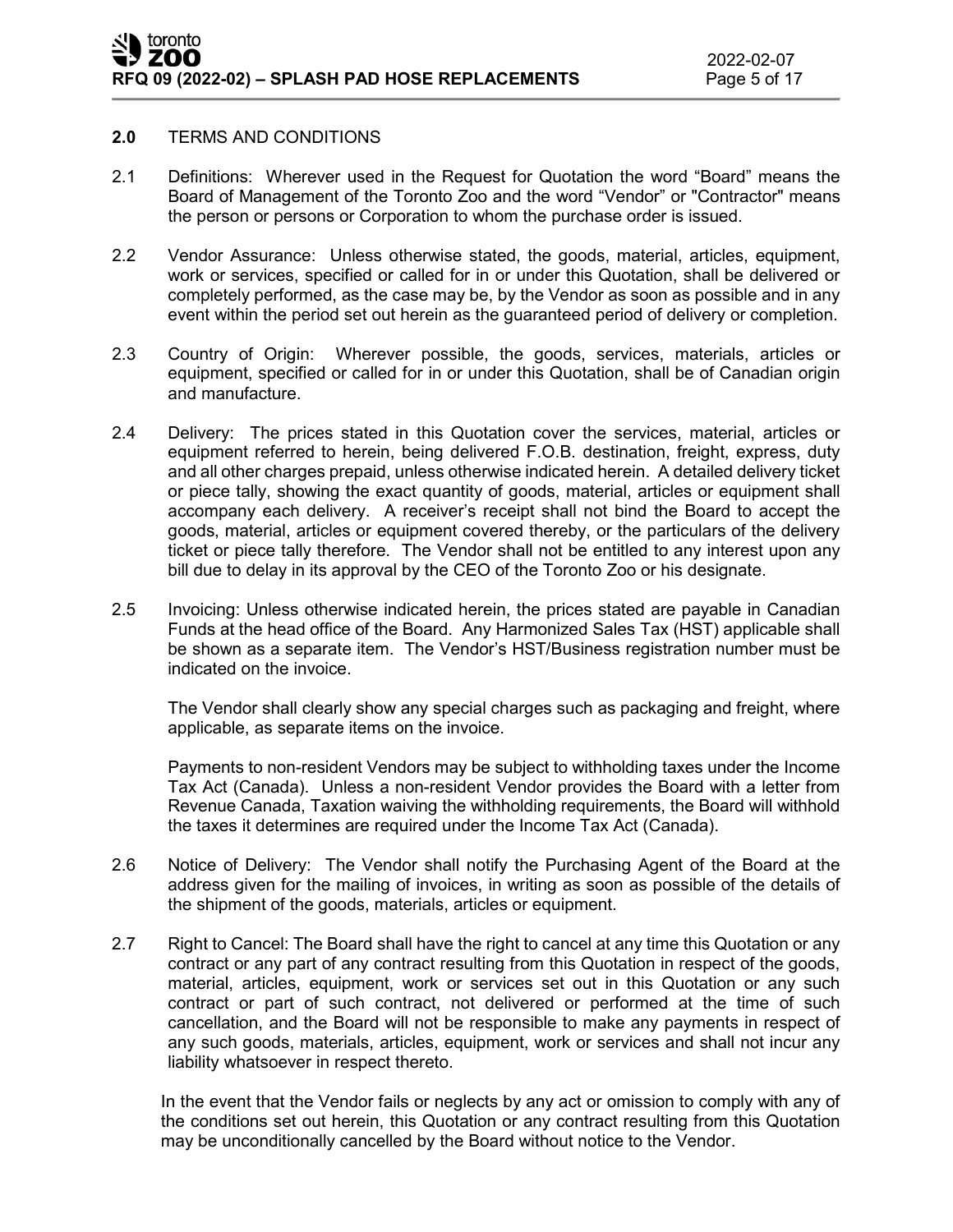- 2.8 Official Agreement: No verbal arrangement or agreement, relating to the goods, material, articles, equipment, work or services, specified or called for under this Quotation, will be considered binding, and every notice advice or other communication pertaining thereto, must be in writing and signed by a duly authorized person.
- 2.9 Worker's Rights: The Vendor shall comply with the conditions of the Board relating to Worker's Rights, a copy of which is available on application to the Manager, Fair Wage and Labour Trades Office, City of Toronto, 18<sup>th</sup> Floor, West Tower, City Hall, Toronto, Ontario, M5H 2N2 or by phone at 416-392-7300.
- 2.10 Insurance: The Contractor shall, at his/her own expense obtain and, until the work is fully complete maintain, broad-scope insurance coverages, hereof, satisfactory to the Chief Executive Officer as to form and substance, with the indicated policy form of the Canadian Construction Documents Committee (CCDC), its equivalent or better subject to such modifications therein to cover unusual aspects of the work, working conditions or other circumstances as may be specified elsewhere in the Contract.
	- 2.10.1 The Contractor shall effect, maintain and keep in force, at its sole cost and expense and satisfactory to the Chief Executive Officer as to form and substance the insurance described below:
	- 2.10.2 All risks property insurance on property of every description and kind owned by the contractor or for which the Contractor is responsible while on the premises of the Board in an amount not less than full replacement value. The policy shall be endorsed to provide a waiver of subrogation against the Board for any loss or damage to insured property, however caused.
	- 2.10.3 Commercial general liability insurance, including owners' and contractors' protective, products, completed operations, personal injury, employer's liability, contractual liability, occurrence basis property damage, liability arising from the sale of serving of alcoholic beverages and provisions for cross liability and severability of interests with a limit of not less than Two Million Dollars (\$2,000,000.00) per occurrence. The policy shall be endorsed to name the Board as an additional insured with respect to the operations of the Contractor under this agreement.
	- 2.10.4 Standard automobile liability insurance for all owned vehicles with limits of not less than Two Million Dollars (\$2,000,000.00) per occurrence.
		- 2.10.4.1 All policies of insurance required to be taken out by the Contractor shall be placed with insurers licensed to conduct business in the Province of Ontario and shall be subject to the approval of the Chief Executive Officer, acting reasonably.
		- 2.10.4.2 The Contractor shall deliver to the Board evidence of the insurance required prior to the commencement of the agreement, in form and detail satisfactory to the Chief Executive Officer acting reasonably.
		- 2.10.4.3 The provisions of this section 2.11 shall no way limit the requirements and obligations imposed on the Contractor elsewhere in the Contract, nor relieve the Contractor from compliance therewith and fulfillment thereof.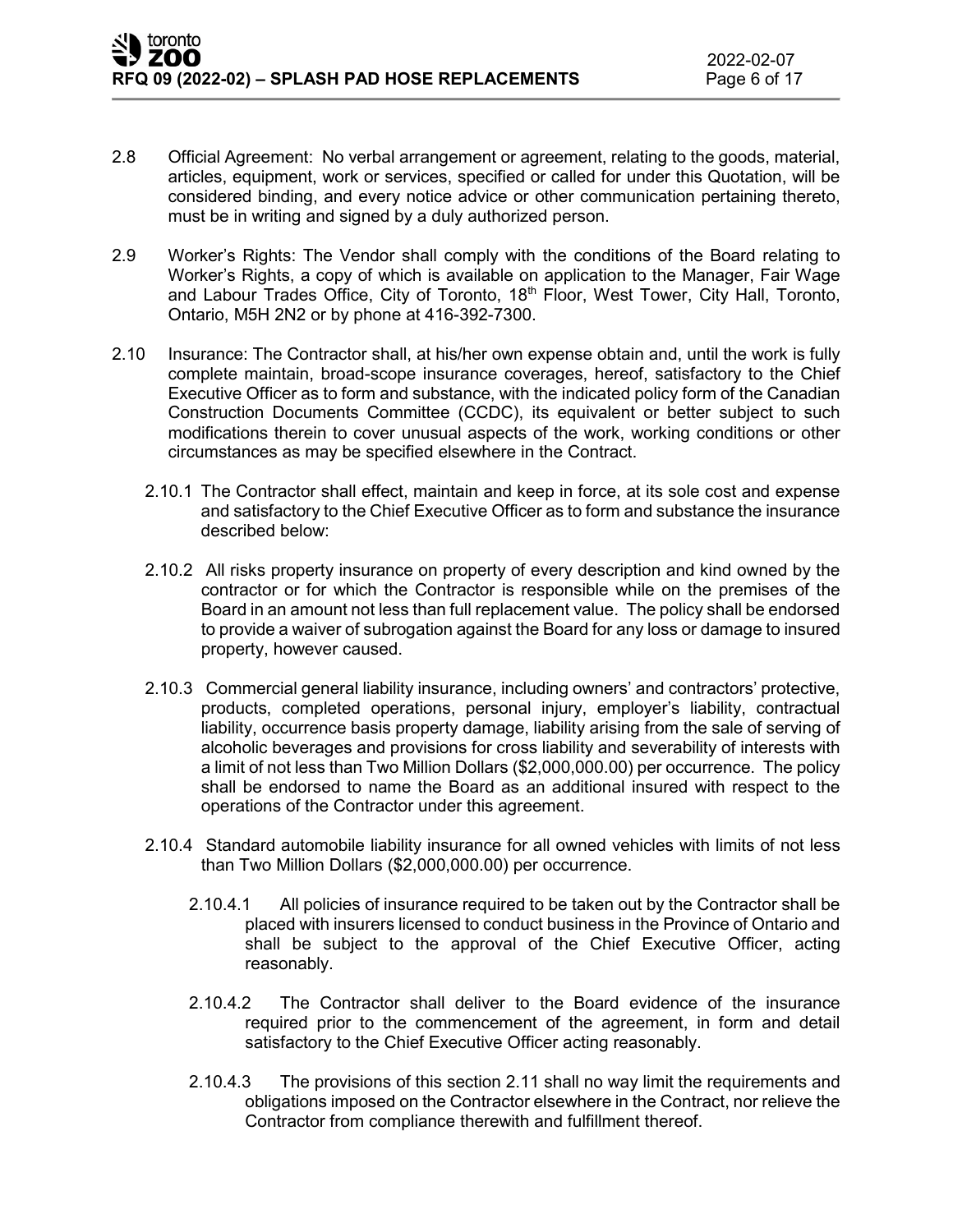- 2.10.4.4 The parties agree that insurance policies may be subject to deductible amounts, which deductible amounts shall be borne by the Contractor.
- 2.10.4.5 The provisions of this article shall in no way limit the requirements and obligations imposed on the Contractor elsewhere in the Contract, nor relieve the Contractor from compliance therewith and fulfillment thereof.
- 2.11 Indemnity: The Vendor shall at all times well and truly save, defend, keep harmless and fully indemnify the Board, the City of Toronto, Toronto Region and Conservation Authority and their servants, employees, officers or agents, hereinafter called the "Indemnities", from and against all actions, suits, claims, demands, losses, costs, charges, damages, and expenses, brought or made against or incurred by the Indemnities, its or their servants, officers, employees, agents or invitees in any way relating, directly or indirectly, to goods, material, articles or equipment supplied or to be supplied, or to the supplying of goods or services, pursuant to this Quotation, or any other claim, action, suit, demand, loss, cost, charge, damage or expense relating to copyright, trademark or patent with regard directly or indirectly with any such goods, services, material, articles or equipment or the supply or performance thereof.
- 2.12 Liability for Acts of Vendor Employees, Contractors or Agents: The Vendor acknowledges responsibility and accepts liability for the acts of any of its employees, contractors and agents while on Toronto Zoo property. The Toronto Zoo reserves the right to request background checks for any individual providing the services requested on behalf of the Vendor.
- 2.13 Guaranty of Quotation: All goods, material, articles, equipment, work or services, specified or called for in or under this Quotation, shall be supplied or performed at the price or process and on the basis set forth or referred to in and in accordance with the Offer and this Quotation. The basis on which this Quotation is given shall include any specifications, plans, price schedules, samples, addenda or other details pertaining thereto, or provided in connection therewith.
- 2.14 Right of Notice: Any notice that the Board may be required or desire to give to the Vendor shall for all purposes to be deemed to have been sufficiently and properly given and afforded by registered mail addressed to the Vendor at the address shown for the Vendor on this form and shall therefore be presumed to have been received by the Vendor on the third day following such registration.
- 2.15 Formal Contract: The Vendor may be required and shall, if requested by the solicitor for the Board so to do, to execute and enter into a formal contract that is satisfactory to the solicitor for the Board, in order to document the contract resulting from this Quotation and to embody indemnity and related provisions that in the opinion of such solicitor are required to protect the Board.
- 2.16 Charity Status: The Toronto Zoo is a registered charitable organization (registration #BN 119216398RR0001) and accordingly may be eligible for preferred pricing which should be reflected in the Quotation as submitted.
- 2.17 Performance Evaluation: The Contractor's performance will be evaluated by the Chief Executive Officer and/or Chief Executive Officer's Representative during the Contract and at the end of the Contract. In the event that the Contractor's performance is considered unsatisfactory by the Chief Executive Officer and/or Chief Executive Officer's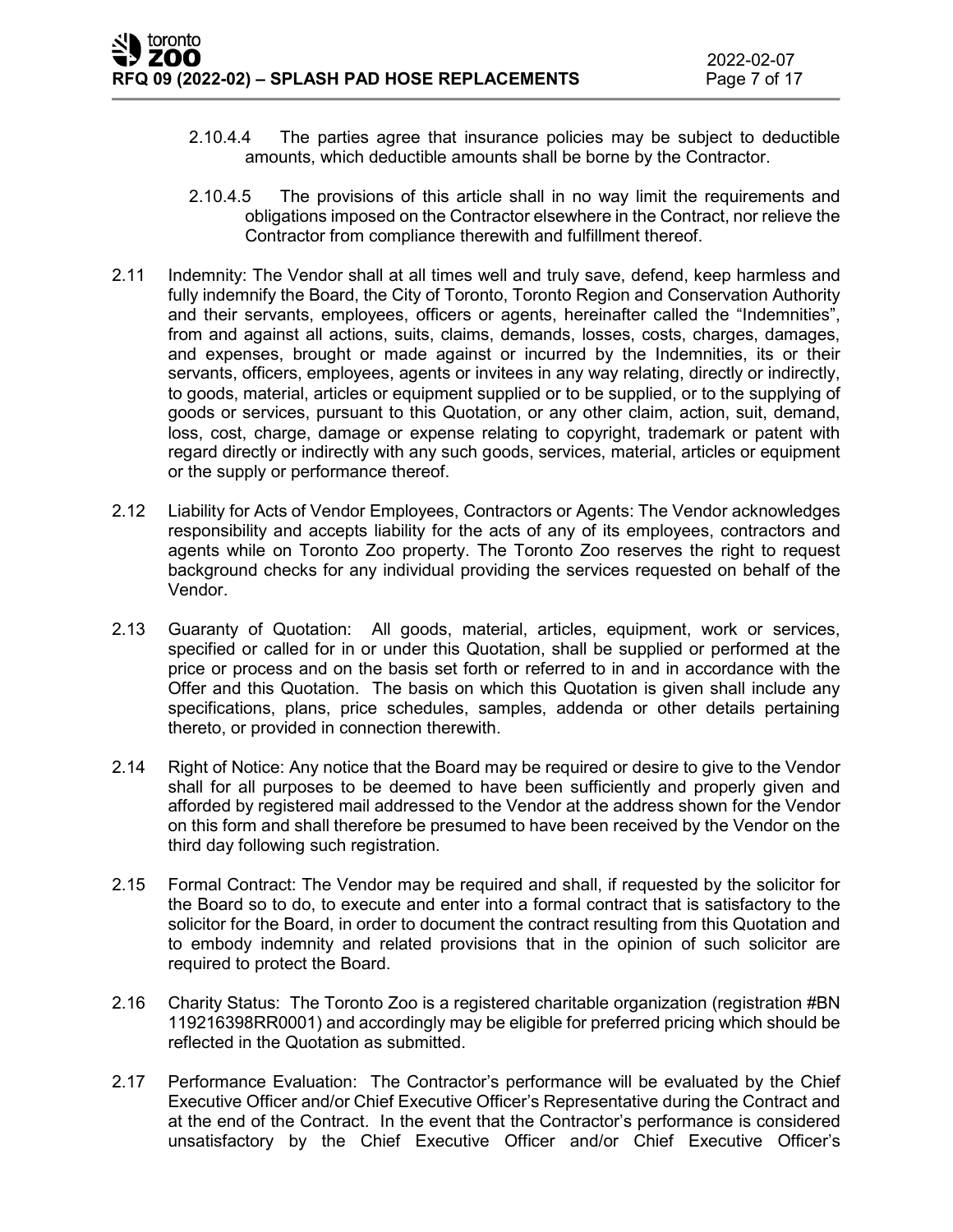Representative, the Contractor and/or its affiliates may become ineligible from bidding on future contracts issued by the Board.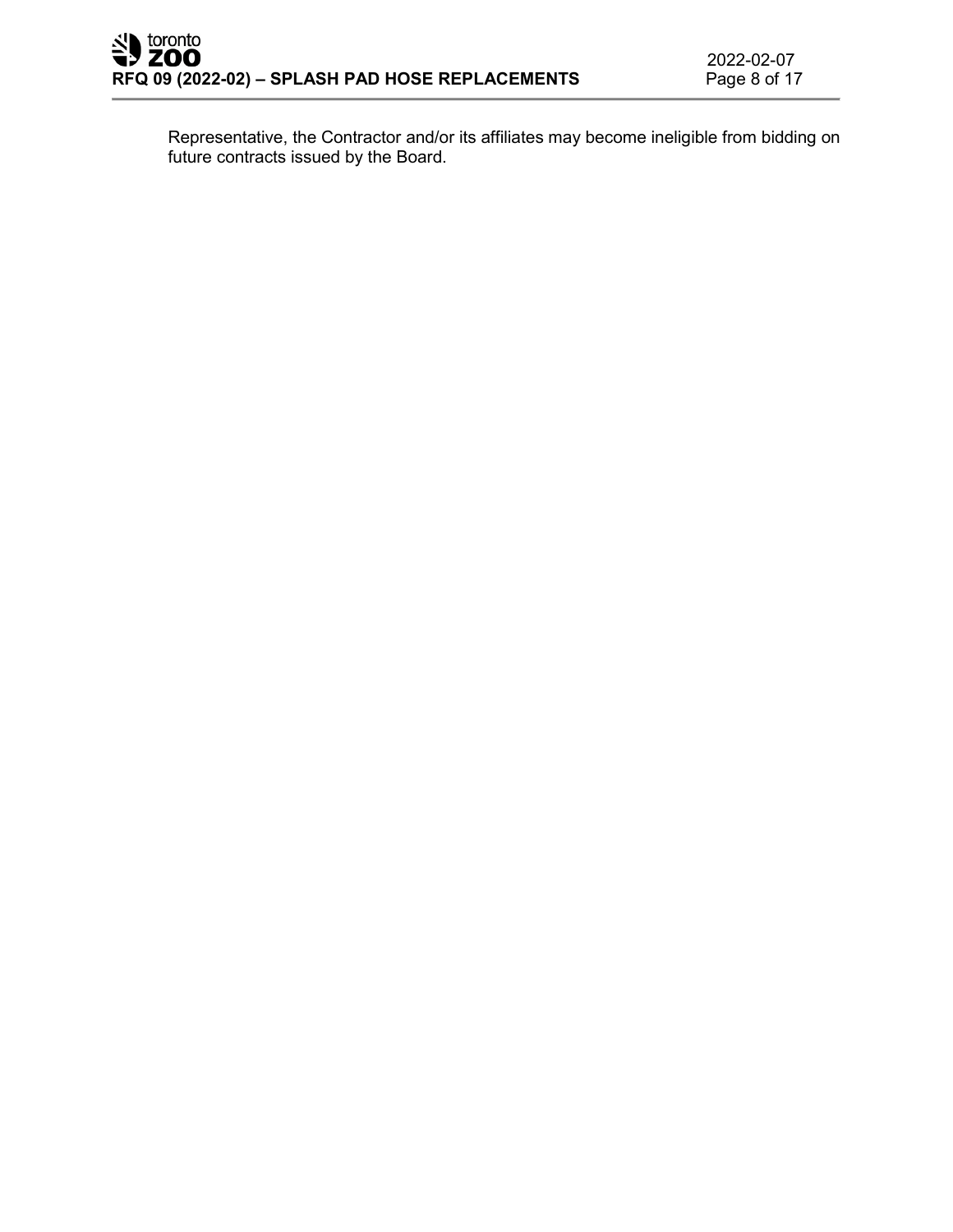# **3.0 PROJECT REQUIREMENTS AND SPECIFICATIONS**

Work shall commence as soon as possible, once the project is awarded and a Purchase Order has been issued. The scope of work includes the labour, tools & equipment required for the removal, replacement and installation of the Splash Pad supply hoses/pipes listed within Attachment A. This includes, but is not limited to, the items listed below. All work is to be completed in accordance with associated codes and specifications in addition to the requirements listed within the Request for Quotation (RFQ). The contractor is responsible for all pricing and all other arrangements with all subcontractors as required.

### 3.1 **SCOPE OF WORK**

- 3.1.1 All work to be completed in accordance with applicable codes, regulations and specifications.
- 3.1.2 Remove all existing hoses listed within Attachment A.
	- 3.1.2.1 Contractor to confirm sizing and quantity on site. Existing hose type is listed as 'Thermoid Valuflex/GS 200PSI'
- 3.1.3 Contractor is to provide all necessary, contractor owned, equipment for hose removal at no extra cost to Toronto Zoo. If rental equipment is required, provide unit rate as detailed in section 4.1.
- 3.1.4 If removal of any hoses listed within Attachment A is deemed 'not possible', Toronto Zoo approval will be required prior to commencing concrete cutting. Provide unit rate for cutting and restoration as detailed in section 4.1.
- 3.1.5 Install replacement hoses, based on sizes and quantities verified on site, and all associated connections.
	- 3.1.5.1 Any proposed replacement deviations, from the sizes and quantities verified on site, are subject to Toronto Zoo approval.
- 3.1.6 Replacement hose manufacturer and type is not specified, but is subject to Toronto Zoo approval. Provide unit rate as detailed in section 4.1.
	- 3.1.6.1 Provide specifications of proposed hose type and fittings. Ensure proposed product is suitable for the application.
- 3.1.7 System verification to be completed after install to confirm function of all replaced hoses.

# 3.2 **CONTRACTOR RESPONSIBILITIES**

- 3.2.1 Regular meetings/communication with the Toronto Zoo Project Team to review project status and to discuss issues that may arise during the project.
- 3.2.2 Provide samples, mock ups, etc. as required to the Project Team.
- 3.2.3 Provide product information, SDS sheets and colour samples to the Project Team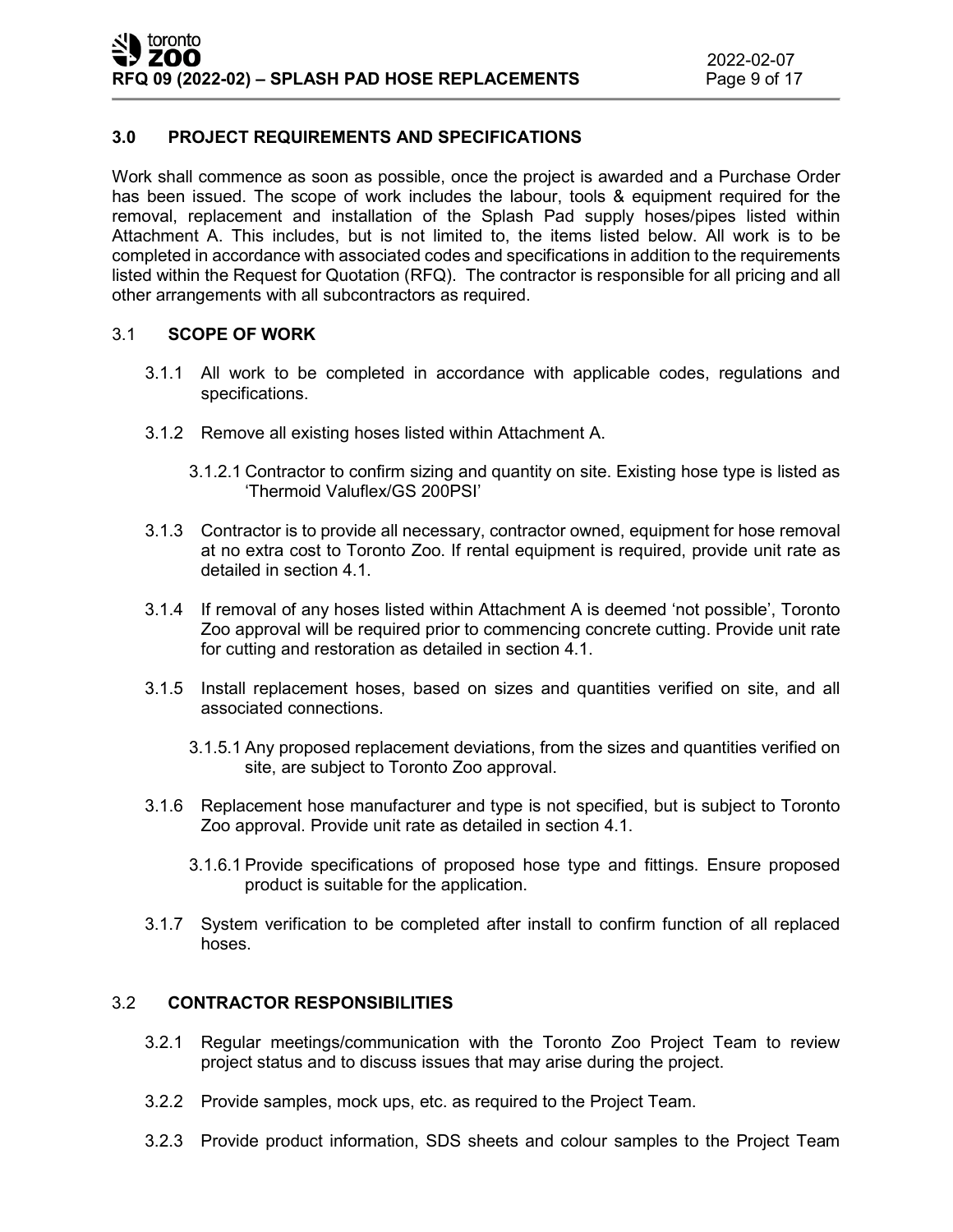prior to start of the work where applicable.

- 3.2.4 Provide the Zoo with a minimum two (2) year warranty upon completion of the project.
- 3.2.5 Protect adjacent areas not included in the project. Any damage caused will be the responsibility of the contractor to rectify at no additional cost to the Zoo.
- 3.2.6 Clean-up the work area daily and make good any damage caused as a result of the work.
- 3.2.7 Secure the work site and provide construction signs and barriers to prevent injury to Zoo personnel and the public who will require access to the space during the work.
- 3.2.8 Upon award of contract, Contractor is to finish all work, including clean up and demobilization by the completion date specified.
- 3.2.9 Submit all shop drawings for review and approval prior to start of fabrication. Review of shop drawings shall not mean that the Toronto Zoo approves detail design inherent in shop drawings, responsibility for which shall remain with the Contractor submitting same, and such review shall not relieve the Contractor of his responsibility for errors or omissions in shop drawings or of his responsibility for meeting all requirements of the subcontract documents.
- 3.2.10 Submit close out documents as requested. Include warranties and "As built" drawings.

### 3.3 **SAFETY SPECIFICATIONS**

- 3.3.1 It is the responsibility of the Contractor to protect the site as required during construction.
- 3.3.2 Ensure that awareness of public safety is considered and protect visitors in the vicinity during the construction period.
- 3.3.3 All necessary personal protective equipment must be worn at all times and MSDS sheets must be available on site as required.
- 3.3.4 The contractor is to abide by applicable Toronto Zoo Health & Safety Policies

3.3.4.1 SAFE-002 Health & Safety Hazard Reporting 3.3.4.2 SAFE-017 Contractors Safety 3.3.4.3 SAFE-018 Vehicles on Site 3.3.4.4 SAFE-007 Working in Confined Space 3.3.4.5 SAFE-025 Hot Work 3.3.4.6 SAFE-013 Equipment Lockout/Tagout

3.3.5 The Ontario Health and Safety Acts, the Ontario Building Code and all other applicable codes including the Fire Codes.

> Toronto Zoo's Commitment to the City of Toronto's Corporate Smog Alert Response Plan

3.3.6 It is the responsibility of the Contractor to ensure that the work site is properly protected at all times. All work sites must be marked and barriered adequately with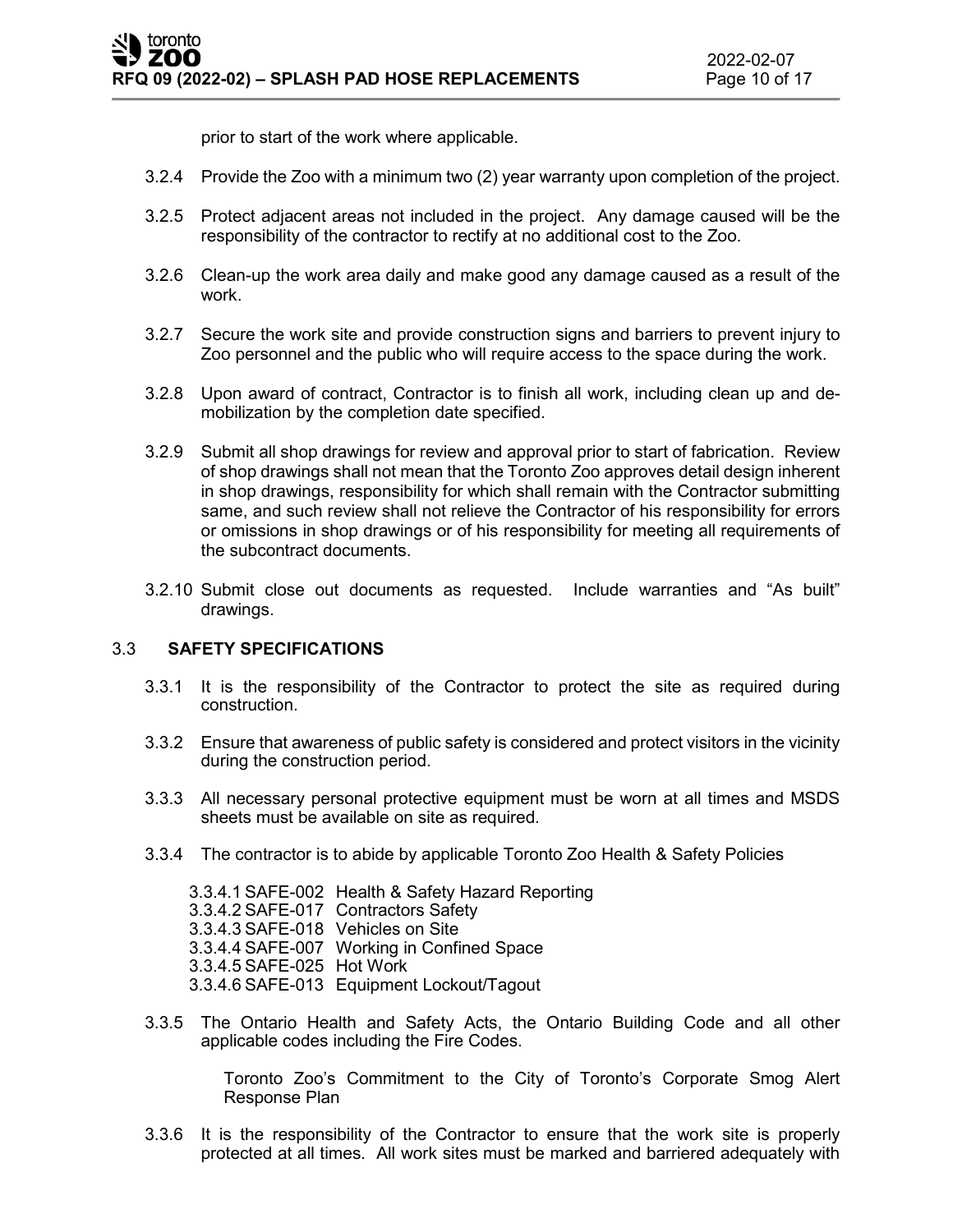construction signs posted to secure and isolate the work site from the public or other personnel that have access to the area.

### 3.4 **OTHER INFORMATION**

The successful bidder must demonstrate the ability to complete the work to standards acceptable to the Zoo and prove past performance in the completion of similar types of work for other clients by providing relevant examples of work and references. The successful bidder must also demonstrate and guarantee that they can produce the work in the allotted time.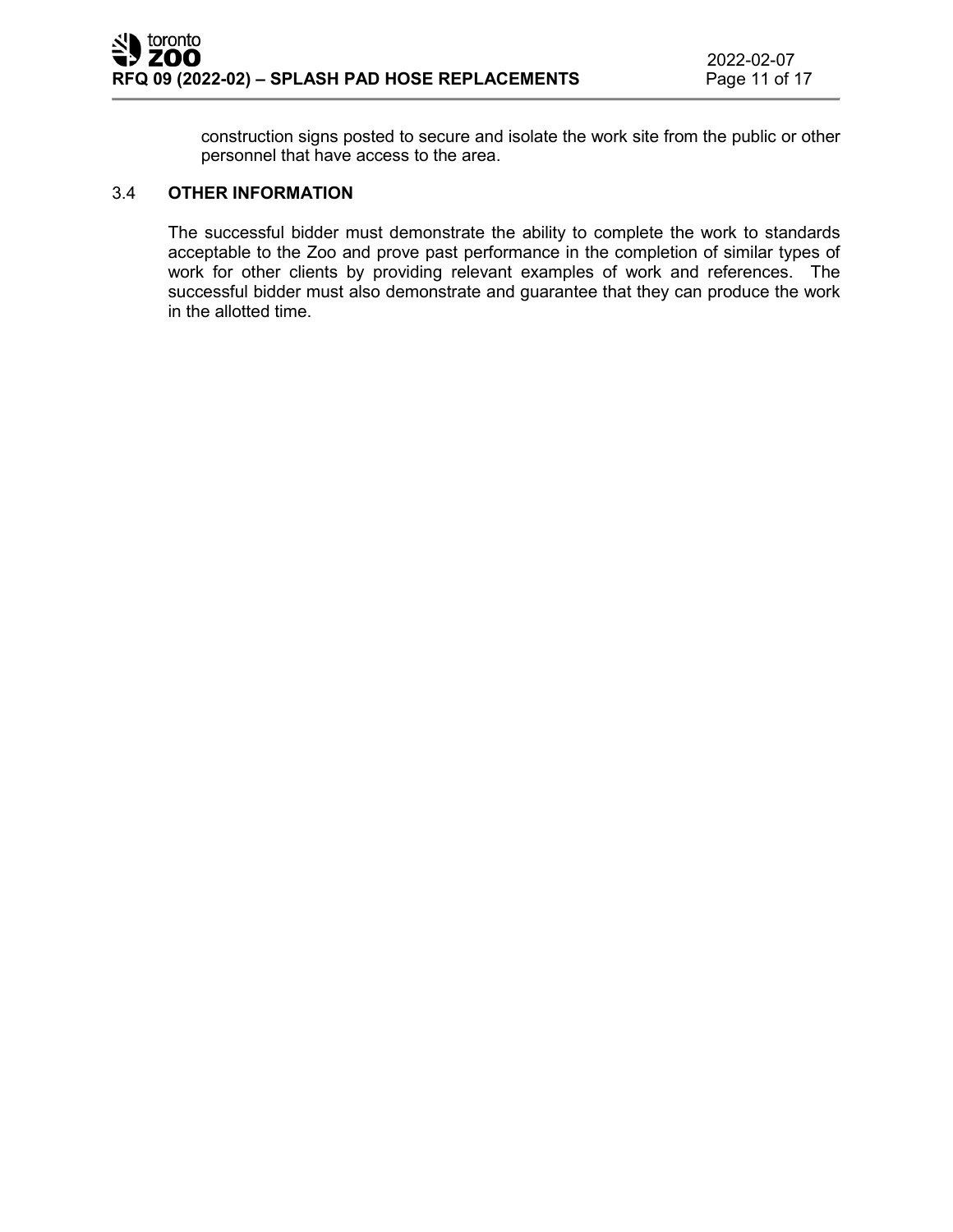#### **4.0 SUBMISSION FORMS:**

- a. I/We, hereby, submit the Quotation and will comply with all terms, conditions, specifications and drawings (when provided) as set out within the Board's Quotation.
- b. I/We, hereby, have received, allowed for and included as part of our submission all issued Addendum numbered example and the set of the set of the set of the set of the set of the set of the set of the
- c. This form must be completed, properly signed and received on or before the date and time specified or your Quotation will not be considered. Quotation prices shall remain in effect for a period of ninety (90) days from the Quotation due date.
- d. The Board of Management of the Toronto Zoo reserves the right to reject any or all Quotations or to accept any Quotation, should it deem such action to be in its interests.
- e. By signing and submitting this FORM, you are agreeing to the release of your quotation information, as deemed necessary by the Board, in order to conduct business associated with this quotation or project.

| <b>COMPANY INFORMATION</b>                         |           |
|----------------------------------------------------|-----------|
| Company Name:                                      |           |
| Name of authorized                                 |           |
| <b>Signing Officer</b>                             | Title:    |
| Signature of authorized<br><b>Signing Officer:</b> | Date:     |
| I have the authority to bind the organization      |           |
| <b>Contact Name:</b>                               | Title:    |
| Address:                                           |           |
| Telephone #:                                       | Fax #:    |
| Email:                                             | Web Site: |
| HST#:                                              |           |
|                                                    |           |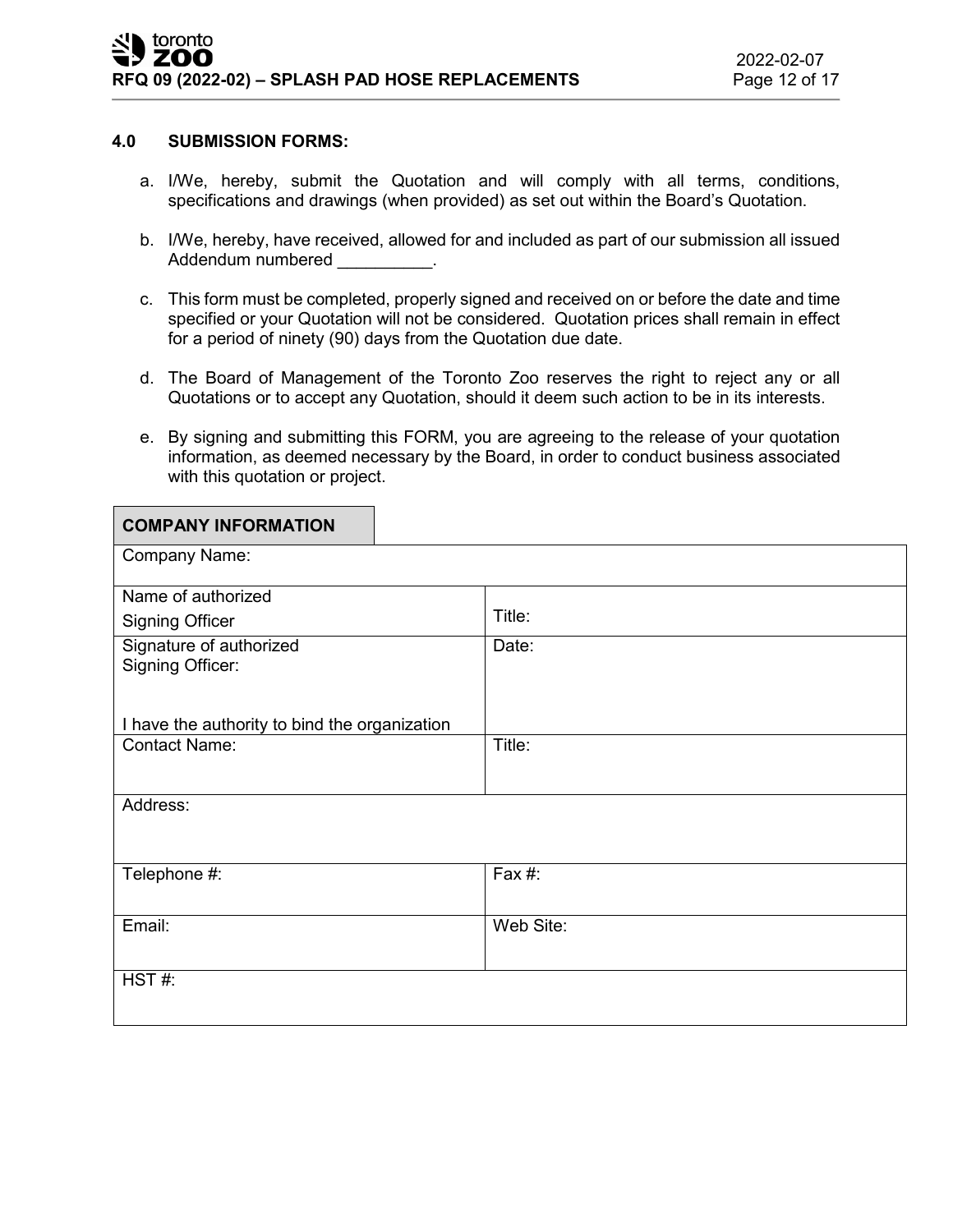# **4.1 UNIT/LABOUR RATE PRICING**

1. Provide unit and labour rates for the following items. If any particular item has a minimum required quantity/time, specify as such.

| <b>Item</b>                         | <b>Size</b>    | Supply/Install | Variable (per value<br>or minimum) | Cost, excluding<br><b>HST</b> |
|-------------------------------------|----------------|----------------|------------------------------------|-------------------------------|
| <b>Labour Rates</b>                 |                |                |                                    | 7am to 5pm                    |
| Foreman                             | n/a            | Supply         | Hour                               | \$                            |
| Labourer                            | n/a            | Supply         | Hour                               | \$                            |
| Equipment Rates - Rental (if req'd) |                |                |                                    | 7am to 5pm                    |
| Hose Removal Assistance             | n/a            | Supply         | Hour                               | \$                            |
| Concrete Cutting Equipment          | n/a            | Supply         | Hour                               | \$                            |
|                                     |                |                |                                    |                               |
| Land Excavation - (Backhoe          | n/a            | Supply         | Hour                               | \$                            |
| w/operator)                         |                |                |                                    |                               |
| <b>Material Rates</b>               |                |                |                                    | Each                          |
| Water Supply Hose/Pipe              | $3/8$ "        | Supply         | Foot                               | \$                            |
|                                     | $\frac{3}{4}$  | Supply         | Foot                               | \$                            |
|                                     | 1"             | Supply         | Foot                               | \$                            |
|                                     | $1\frac{1}{2}$ | Supply         | Foot                               | \$                            |
|                                     | 2"             | Supply         | Foot                               | \$                            |
| Water Supply Hose/Pipe Fittings     | $3/8$ "        | Supply         | Each                               | \$                            |
|                                     | $\frac{3}{4}$  | Supply         | Each                               | \$                            |
|                                     | 1"             | Supply         | Each                               | \$                            |
|                                     | $1\frac{1}{2}$ | Supply         | Each                               | \$                            |
|                                     | 2"             | Supply         | Each                               | \$                            |
|                                     |                |                |                                    |                               |
| Concrete Removal                    | n/a            | Supply         | Yard                               | \$                            |
| <b>Concrete Restoration</b>         | n/a            | Supply $&$     | Yard                               | \$                            |
|                                     |                | Install        |                                    |                               |
| Backfill Material                   | n/a            | Supply $&$     | Yard                               | \$                            |
|                                     |                | Install        |                                    |                               |

| <b>COMMITMENT TO DELIVER</b>                                                                           | YES / NO |
|--------------------------------------------------------------------------------------------------------|----------|
| Please confirm that you are able to complete the work described<br>herein by <b>Friday, 2022-05-13</b> |          |

| <b>WARRANTY</b>                                               | <b>Specify</b> |
|---------------------------------------------------------------|----------------|
| Please confirm minimum two (2) year warranty upon completion. |                |

| <b>DISCOUNT</b>                                                                                                                                                                                                                              | <b>Discount</b>          | <b>Days</b> |
|----------------------------------------------------------------------------------------------------------------------------------------------------------------------------------------------------------------------------------------------|--------------------------|-------------|
| Discount allowed for prompt payment and period within which<br>invoice must be paid to qualify.                                                                                                                                              | $\%$                     |             |
|                                                                                                                                                                                                                                              | <b>Discount/Donation</b> |             |
| <b>Charity Status:</b> The Toronto Zoo is a registered charitable<br>(registration #BN 119216398RR0001) and<br>organization<br>accordingly may be eligible for preferred pricing which should be<br>reflected in the Quotation as submitted. |                          |             |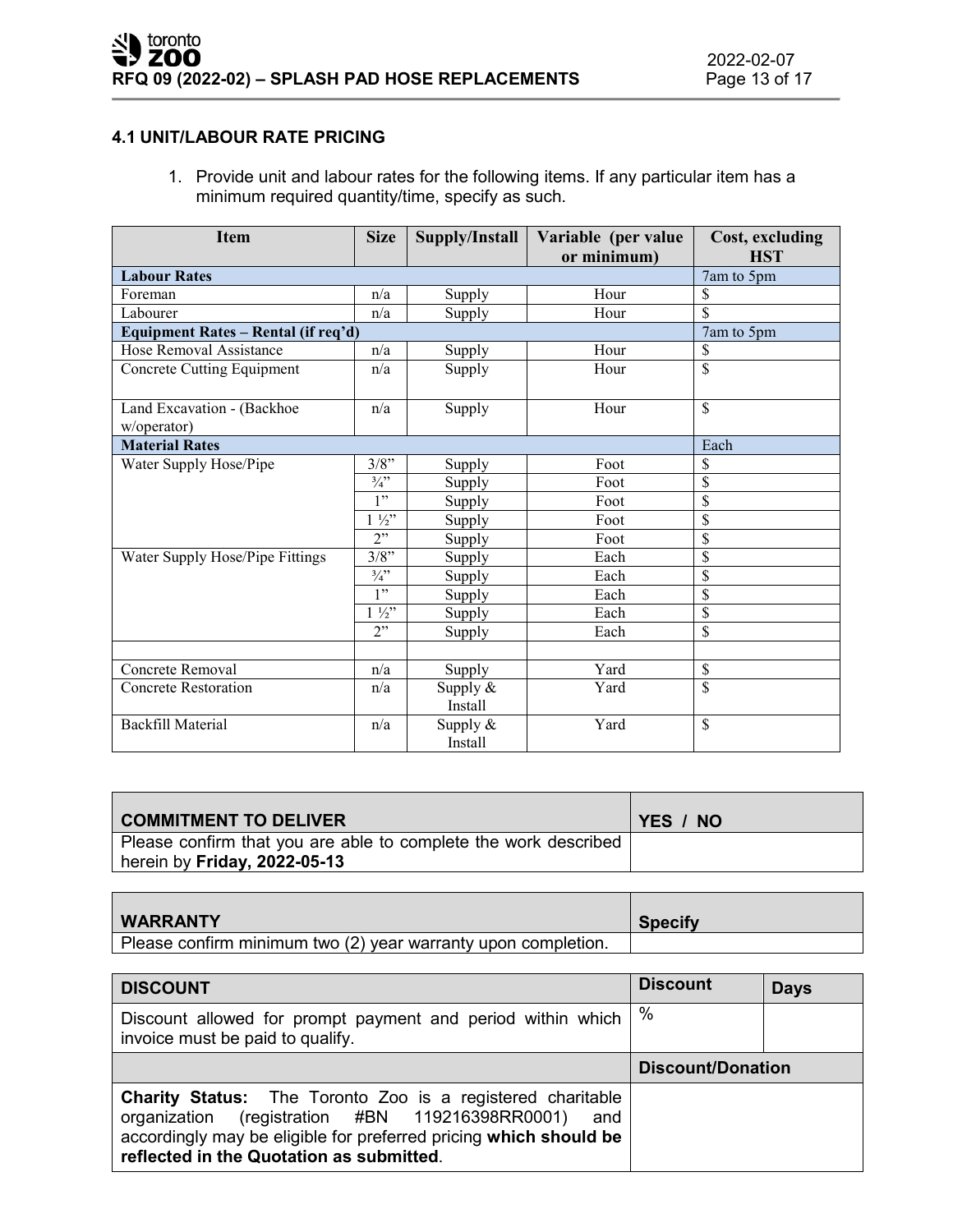# **SUBMISSION LABEL (N/A)**

#### **INTENTIONALLY LEFT BLANK**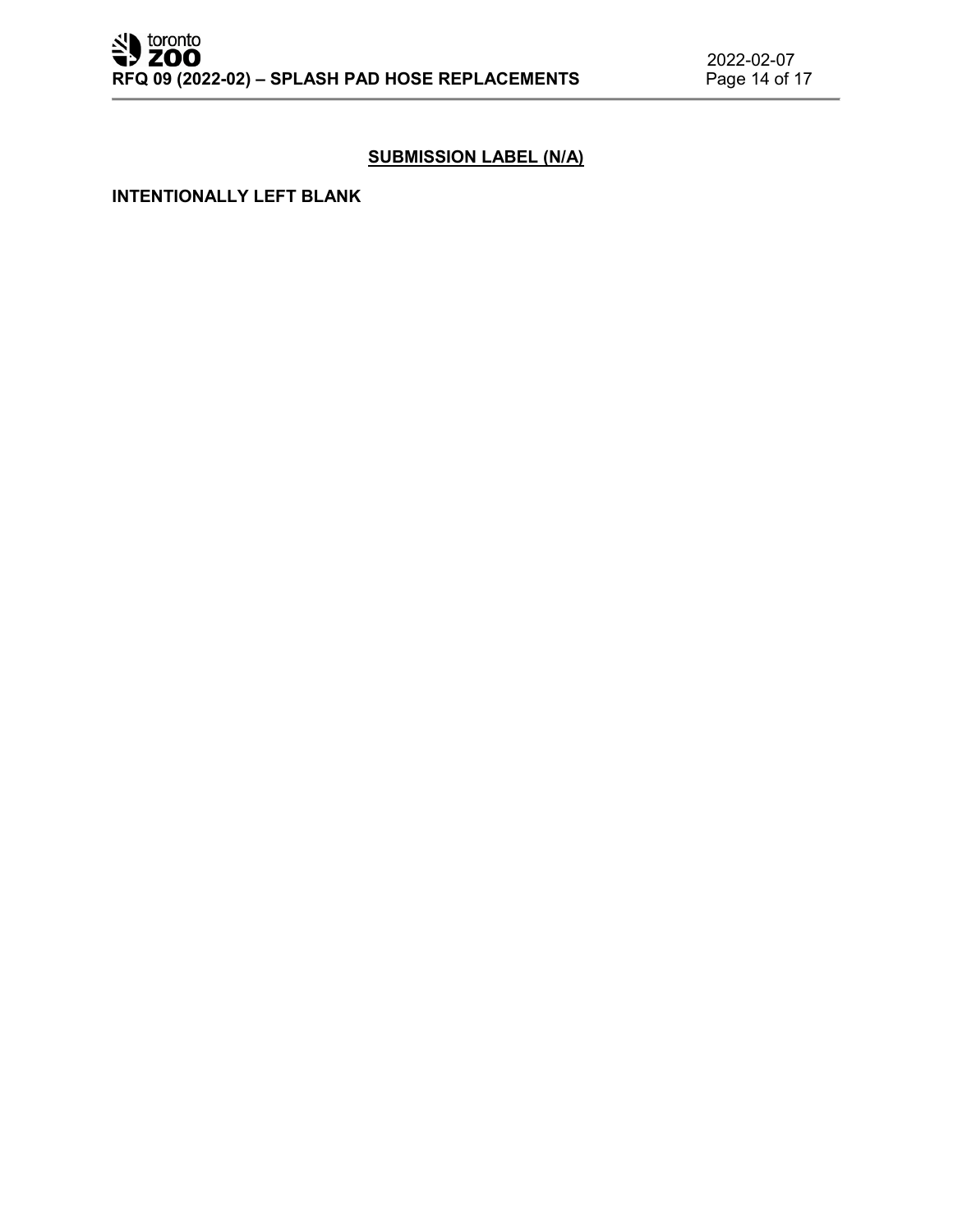### **NOTICE OF NO BID**

### **INSTRUCTIONS:**

It is important to the Toronto Zoo to receive a reply from all invited bidders. If you are unable, or do not wish to submit a bid, please complete the following portions of this form. State your reason for not bidding by checking the applicable box(es) or by explaining briefly in the space provided. It is not necessary to return any other Request for Proposal/Quotation/Tender documents or forms. Please just return this completed form by fax or by mail prior to the official closing date. **Purchasing and Supply Fax Number: (416) 392-6711.**

| A Proposal/Quotation/Tender is not submitted for the following reason(s): |                                                                      |
|---------------------------------------------------------------------------|----------------------------------------------------------------------|
| Project/quantity too large.                                               | Project/quantity too small.                                          |
| We do not offer services or<br>commodities to these requirements          | Cannot meet delivery or completion<br>requirement                    |
| We do not offer this service or<br>commodity.                             | Agreements with other company do not<br>permit us to sell directly.  |
| Cannot handle due to present<br>commitments.                              | Licensing restrictions                                               |
| Unable to bid competitively.                                              | We do not wish to bid on this service or<br>commodity in the future. |
| Insufficient information to prepare<br>quote/proposal/tender              | Specifications are not sufficiently defined                          |
| We are unable to meet bonding or<br>insurance requirements.               |                                                                      |

Other reasons or additional comments (please explain):

| <b>Company Name:</b>   |  |
|------------------------|--|
| Address                |  |
| <b>Contact Person:</b> |  |
| Signature of           |  |
| Company                |  |
| Representative:        |  |
| Date:                  |  |
| Phone Number:          |  |
| Email address          |  |
| Fax Number:            |  |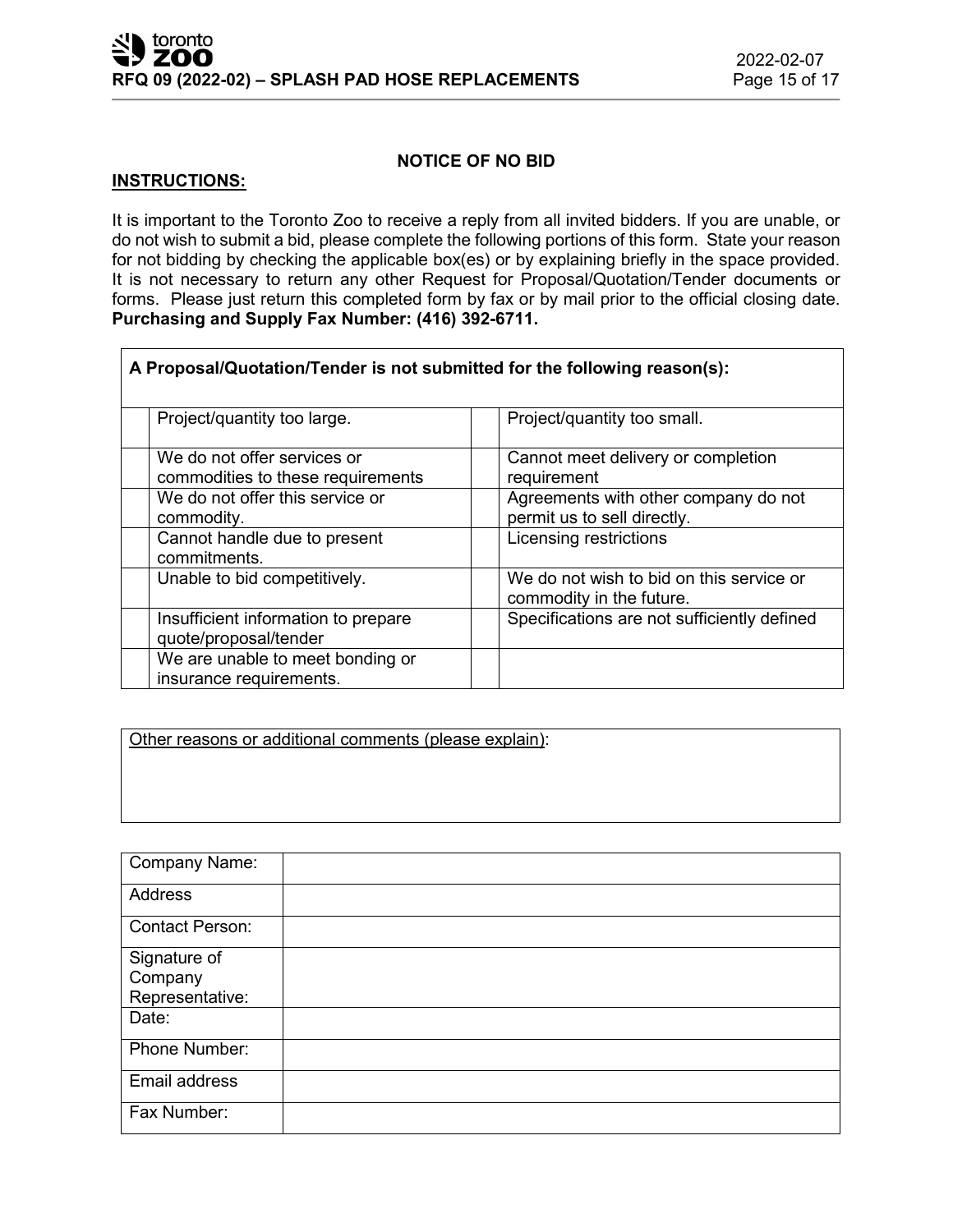# **APPENDIX A – LIST OF SUB-CONTRACTOR**

The Bidder proposes to sublet the following portions of the Work to the persons, firms or corporations indicated. The Bidder

(Contractor) is responsible for all pricing with all subcontractors.

The Bidder submits that in proposing the under mentioned subcontractors, the Bidder has consulted each and have ascertained to our completed satisfaction that those names are fully acquainted with the extent and nature of the work and that they will execute their work with the requirements of the contract documents.

| Work or services to be provided | Name and address of sub-contractor<br>or person | <b>Telephone</b> |
|---------------------------------|-------------------------------------------------|------------------|
|                                 |                                                 |                  |
|                                 |                                                 |                  |
|                                 |                                                 |                  |
|                                 |                                                 |                  |
|                                 |                                                 |                  |
|                                 |                                                 |                  |
|                                 |                                                 |                  |

| Name of Bidder: |  |
|-----------------|--|
|                 |  |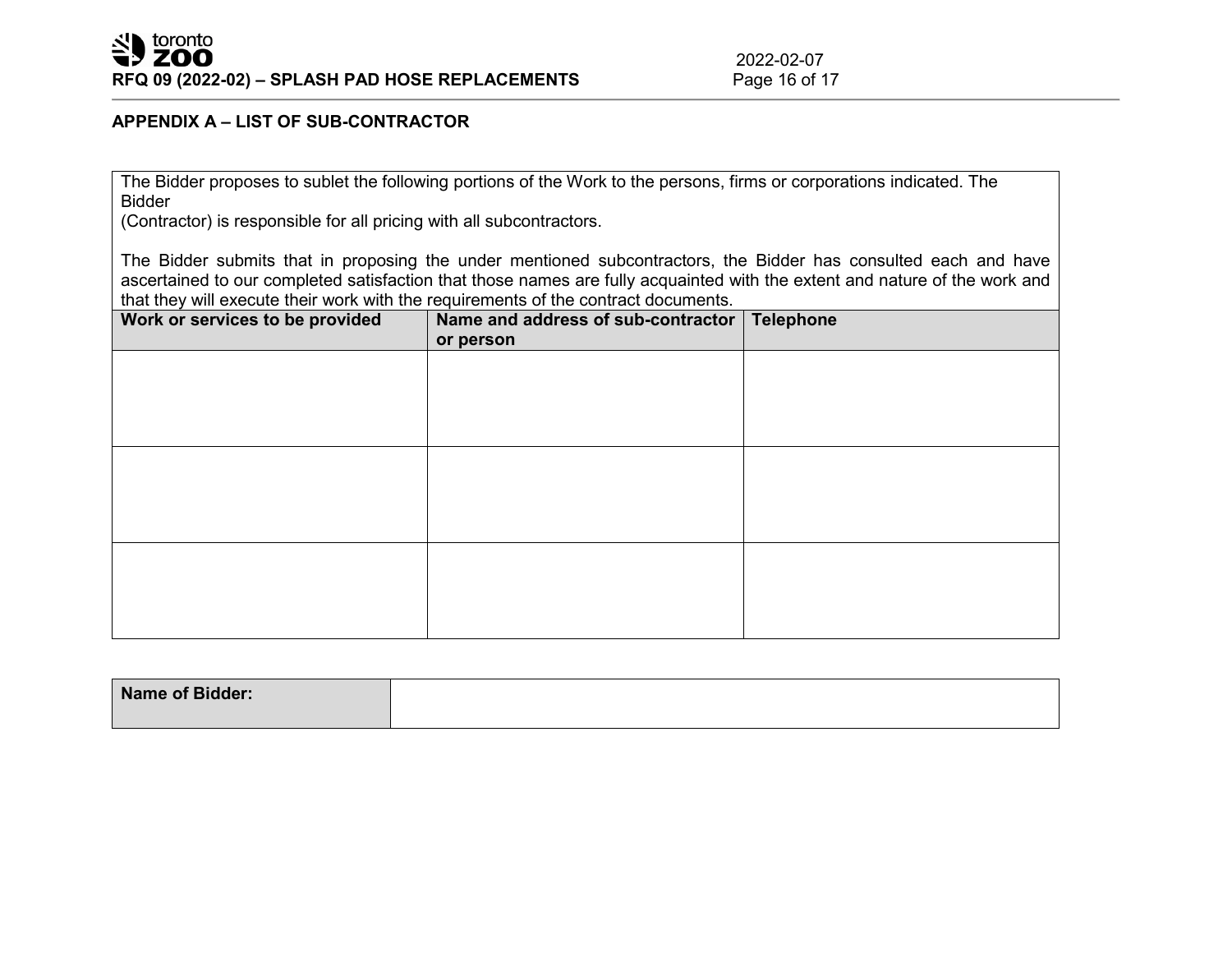#### **APPENDIX B** - COVID-19 Proof of Vaccination Requirements

All business visitors, contractors, sub-contractors, service providers, consultants, deliverers and vendors, any of whom may require access to our Zoo property, must be fully vaccinated with a COVID-19 vaccine. This requirement shall be in addition to any other division-specific policies regarding COVID-19 vaccination or under regulations, legislation or guidelines applicable to them.

I acknowledge and confirm that I shall comply with the above direction, including providing proof of vaccine status as required by the Toronto Zoo.

Name:

Title:

I have authority to bind the Business Partner.